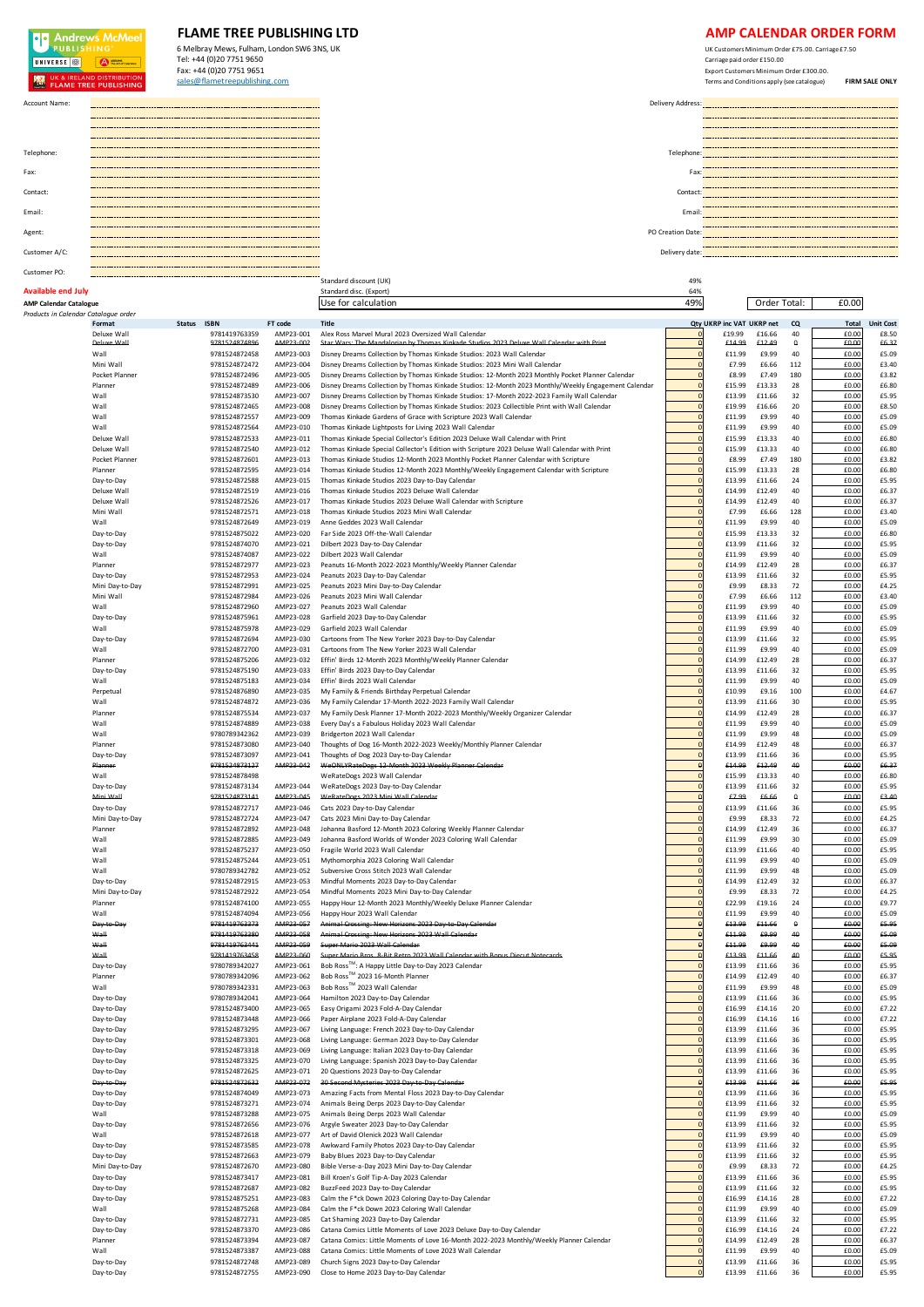| Deluxe Wall               | 9781524872335                  | AMP23-091              | Coffee 2023 Deluxe Wall Calendar                                                                                                                                                                  |                                | £14.99           | £12.49           | 34        | £0.00          | £6.37           |
|---------------------------|--------------------------------|------------------------|---------------------------------------------------------------------------------------------------------------------------------------------------------------------------------------------------|--------------------------------|------------------|------------------|-----------|----------------|-----------------|
| Planner<br>Day-to-Day     | 9781524872762<br>9781524874056 | AMP23-092<br>AMP23-093 | Complete Runner's Day-by-Day Log 12-Month 2023 Planner Calendar<br>Curious Reader 2023 Day-to-Day Calendar                                                                                        | $\mathbf{0}$<br>$\Omega$       | £14.99<br>£13.99 | £12.49<br>£11.66 | 40<br>36  | £0.00<br>£0.00 | £6.3<br>£5.95   |
| Day-to-Day                | 9781524874063                  | AMP23-094              | Curious Viewer 2023 Day-to-Day Calendar                                                                                                                                                           |                                | £13.99           | £11.66           | 36        | £0.00          | £5.95           |
| Day-to-Day                | 9781524871079                  | AMP23-095              | Daily Boop 2023 Day-to-Day Calendar                                                                                                                                                               | $\mathbf{0}$                   | £13.99           | £11.66           | 32        | £0.00          | £5.95           |
| Day-to-Day<br>Day-to-Day  | 9781524872779<br>9781524872809 | AMP23-096<br>AMP23-097 | Daily Brain Games 2023 Day-to-Day Calendar<br>Dog Shaming 2023 Day-to-Day Calendar                                                                                                                | $\mathbf{0}$<br>$\mathbf 0$    | £13.99<br>£13.99 | £11.66<br>£11.66 | 36<br>32  | £0.00<br>£0.00 | £5.95<br>£5.95  |
| Mini Wall                 | 9781524872816                  | AMP23-098              | Dog Shaming 2023 Mini Wall Calendar                                                                                                                                                               | $\mathbf{0}$                   | £7.99            | £6.66            | 112       | £0.00          | £3.40           |
| Wall<br>Day-to-Day        | 9781524872793<br>9781524872786 | AMP23-099<br>AMP23-100 | Dog Shaming 2023 Wall Calendar<br>Did You Know? 2023 Day-to-Day Calendar                                                                                                                          | $\overline{0}$<br>$\mathbf{0}$ | £11.99<br>£13.99 | £9.99<br>£11.66  | 40<br>36  | £0.00<br>£0.00 | £5.09<br>£5.95  |
| Day-to-Day                | 9781524872823                  | AMP23-101              | Don't Squat with Your Spurs On 2023 Day-to-Day Calendar                                                                                                                                           | $\mathbf{0}$                   | £13.99           | £11.66           | 36        | £0.00          | £5.95           |
| Day-to-Day                | 9781524872830                  | AMP23-102              | Don't Sweat the Small Stuff 2023 Day-to-Day Calendar                                                                                                                                              | $\Omega$                       | £13.99           | £11.66           | 36        | £0.00          | £5.95           |
| Planner<br>Wall           | 9781524873455<br>9781524873462 | AMP23-103<br>AMP23-104 | Floriography 12-Month 2023 Monthly/Weekly Planner Calendar<br>Floriography 2023 Wall Calendar                                                                                                     | $\mathbf{0}$<br>$\mathbf{0}$   | £17.99<br>£13.99 | £14.99<br>£11.66 | 32<br>40  | £0.00<br>£0.00 | £7.64<br>£5.95  |
| Wall                      | 9781524872359                  | AMP23-105              | Go Fetch It Yourself 2023 Wall Calendar                                                                                                                                                           | $\mathbf 0$                    | £11.99           | £9.99            | 40        | £0.00          | £5.09           |
| Planner                   | 9781524873592                  | AMP23-106              | Focus Pocus 16-Month 2022-2023 Weekly/Monthly Planner                                                                                                                                             | $\overline{0}$                 | £14.99           | £12.49           | 20        | £0.00          | £6.3            |
| Day-to-Day                | 9781524873608                  | AMP23-107              | Focus Pocus 2023 Day-to-Day Calendar                                                                                                                                                              | $\mathbf{0}$                   | £13.99           | £11.66           | 36        | £0.00          | £5.95           |
| Wall<br>Planner           | 9781524873660<br>9781524873356 | AMP23-108<br>AMP23-109 | Grow with the Flow 2023 Wall Calendar<br>Good Advice Cupcake 16-Month 2022-2023 Monthly/Weekly Planner Calendar                                                                                   | $\circ$<br>$\Omega$            | £11.99<br>£14.99 | £9.99<br>£12.49  | 40<br>28  | £0.00<br>£0.00 | £5.09<br>£6.37  |
| Day-to-Day                | 9781524873349                  | AMP23-110              | Good Advice Cupcake 2023 Day-to-Day Calendar                                                                                                                                                      | $\circ$                        | £13.99           | £11.66           | 32        | £0.00          | £5.95           |
| Wall                      | 9781524873363                  | AMP23-111              | Good Advice Cupcake 2023 Wall Calendar                                                                                                                                                            | $\mathbf 0$                    | £11.99           | £9.99            | 40        | £0.00          | £5.09           |
| Wall<br>Planner           | 9781524872847<br>9781524875886 | AMP23-112<br>AMP23-113 | Heart and Brain 2023 Wall Calendar<br>Josef Albers: Homage to the Square 12-Month 2023 Monthly/Weekly Planner Calendar                                                                            | $\mathbf{0}$<br>$\mathbf 0$    | £11.99<br>£15.99 | £9.99<br>£13.33  | 40<br>30  | £0.00<br>£0.00 | £5.09<br>£6.80  |
| Wall                      | 9781524875879                  | AMP23-114              | Josef Albers: Homage to the Square 2023 Wall Calendar                                                                                                                                             | $\overline{0}$                 | £13.99           | £11.66           | 20        | £0.00          | £5.9            |
| Deluxe Wall               | 9781524872342                  | AMP23-115              | Home Is in the Kitchen 2023 Deluxe Wall Calendar                                                                                                                                                  | $\mathbf{0}$                   | £14.99           | £12.49           | 34        | £0.00          | £6.37           |
| Day-to-Day<br>Day-to-Day  | 9781524872854<br>9781524872861 | AMP23-116<br>AMP23-117 | Insight from the Dalai Lama 2023 Day-to-Day Calendar<br>Jeff Foxworthy's You Might Be a Redneck If 2023 Day-to-Day Calendar                                                                       | $\mathbf{0}$<br>$\mathbf 0$    | £13.99<br>£13.99 | £11.66<br>£11.66 | 36<br>36  | £0.00<br>£0.00 | £5.95<br>£5.95  |
| Planner                   | 9781524872328                  | AMP23-118              | John Sloane's Country Seasons 12-Month 2023 Monthly/Weekly Planner Calendar                                                                                                                       | $\mathbf{0}$                   | £14.99           | £12.49           | 32        | £0.00          | £6.37           |
| Day-to-Day                | 9781524872502                  | AMP23-119              | John Sloane's Country Seasons 2023 Day-to-Day Calendar                                                                                                                                            | $\mathbf{0}$                   | £13.99           | £11.66           | 32        | £0.00          | £5.95           |
| Deluxe Wall<br>Day-to-Day | 9781524872274<br>9781524872908 | AMP23-120<br>AMP23-121 | John Sloane's Country Seasons 2023 Deluxe Wall Calendar<br>Laugh-Out-Loud Jokes 2023 Day-to-Day Calendar                                                                                          | $\mathbf 0$<br>$\Omega$        | £14.99<br>£13.99 | £12.49<br>£11.66 | 34<br>36  | £0.00<br>£0.00 | £6.37<br>£5.95  |
| Day-to-Day                | 9781524873745                  | AMP23-122              | Life Hacks 2023 Day-to-Day Calendar                                                                                                                                                               | $\mathbf 0$                    | £13.99           | £11.66           | 36        | £0.00          | £5.95           |
| Day-to-Day                | 9781524874117                  | AMP23-123              | Life's Little Instruction 2023 Day-to-Day Calendar                                                                                                                                                | $\circ$                        | £13.99           | £11.66           | 36        | £0.00          | £5.9            |
| Wall<br>Planner           | 9781524874148<br>9781524874131 | AMP23-124<br>AMP23-125 | Marjolein Bastin 2023 Wall Calendar<br>Marjolein Bastin Nature's Inspiration 12-Month 2023 Monthly/Weekly Planner Calendar                                                                        | $\mathbf 0$<br>$\mathbf{0}$    | £13.99<br>£14.99 | £11.66<br>£12.49 | 34<br>28  | £0.00<br>£0.00 | £5.95<br>£6.3   |
| Day-to-Day                | 9781524874155                  | AMP23-126              | Marjolein Bastin Nature's Inspiration 2023 Day-to-Day Calendar                                                                                                                                    | $\mathbf 0$                    | £13.99           | £11.66           | 24        | £0.00          | £5.95           |
| Deluxe Wall               | 9781524874124                  | AMP23-127              | Marjolein Bastin Nature's Inspiration 2023 Deluxe Wall Calendar with Print                                                                                                                        | $\mathbf{0}$                   | £13.99           | £11.66           | 40        | £0.00          | £5.95           |
| Pocket Planner<br>Planner | 9781524872403<br>9781524872397 | AMP23-128<br>AMP23-129 | Mary Engelbreit's 12-Month 2023 Monthly Pocket Planner Calendar<br>Mary Engelbreit's 12-Month 2023 Monthly/Weekly Planner Calendar                                                                | $\mathbf 0$<br>$\mathbf{0}$    | £8.99<br>£14.99  | £7.49<br>£12.49  | 180<br>40 | £0.00<br>£0.00 | £3.82<br>£6.37  |
| Wall                      | 9781524872434                  | AMP23-130              | Mary Engelbreit's 2023 Collectible Print with Wall Calendar                                                                                                                                       | $\mathbf{0}$                   | £22.99           | £19.16           | 20        | £0.00          | £9.7            |
| Day-to-Day                | 9781524872373                  | AMP23-131              | Mary Engelbreit's 2023 Day-to-Day Calendar                                                                                                                                                        | $\mathbf{0}$                   | £13.99           | £11.66           | 32        | £0.00          | £5.95           |
| Deluxe Wall               | 9781524872410                  | AMP23-132              | Mary Engelbreit's 2023 Deluxe Wall Calendar                                                                                                                                                       | $\mathbf{0}$                   | £14.99           | £12.49           | 34        | £0.00          | £6.37           |
| Mini Wall<br>Undated      | 9781524872380<br>9781524872441 | AMP23-133<br>AMP23-134 | Mary Engelbreit's 2023 Mini Wall Calendar<br>Mary Engelbreit's Undated Weekly Desk Pad Calendar                                                                                                   | $\mathbf{0}$<br>$\mathbf 0$    | £7.99<br>£13.99  | £6.66<br>£11.66  | 112<br>48 | £0.00<br>£0.00 | £3.40<br>£5.95  |
| Wall                      | 9781524872427                  | AMP23-135              | Mary EngelDark 2023 Wall Calendar                                                                                                                                                                 | $\mathbf 0$                    | £11.99           | £9.99            | 40        | £0.00          | £5.09           |
| Day-to-Day                | 9781524872939                  | AMP23-136              | Non Sequitur 2023 Day-to-Day Calendar                                                                                                                                                             | $\overline{0}$                 | £13.99           | £11.66           | 32        | £0.00          | £5.95           |
| Day-to-Day<br>Day-to-Day  | 9781524872946<br>9781524874650 | AMP23-137<br>AMP23-138 | Nurses 2023 Day-to-Day Calendar<br>OK, Boomer 2023 Day-to-Day Calendar                                                                                                                            | $\mathbf{0}$<br>$\mathbf{0}$   | £13.99<br>£13.99 | £11.66<br>£11.66 | 36<br>36  | £0.00<br>£0.00 | £5.95<br>£5.9   |
| Day-to-Day                | 9781524873004                  | AMP23-139              | Pearls Before Swine 2023 Day-to-Day Calendar                                                                                                                                                      | $\mathbf{0}$                   | £13.99           | £11.66           | 32        | £0.00          | £5.95           |
| Planner                   | 9781524873691                  | AMP23-140              | Posh: Deluxe Organizer 17-Month 2022-2023 Monthly/Weekly Hardcover Planner Calendar Brushed Bloom                                                                                                 | $\mathbf{0}$                   | £24.99           | £20.83           | 20        | £0.00          | £10.6           |
| Planner<br>Planner        | 9781524873707<br>9781524873714 | AMP23-141<br>AMP23-142 | Posh: Deluxe Organizer 17-Month 2022-2023 Monthly/Weekly Hardcover Planner Calendar Sun & Moon<br>Posh: Deluxe Organizer 17-Month 2022-2023 Monthly/Weekly Hardcover Planner Calendar Happy Daisy | $\mathbf 0$<br>$\pmb{0}$       | £24.99<br>£24.99 | £20.83<br>£20.83 | 20<br>20  | £0.00<br>£0.00 | £10.62<br>£10.6 |
| Planner                   | 9781524873721                  | AMP23-143              | Posh: Deluxe Organizer 17-Month 2022-2023 Monthly/Weekly Hardcover Planner Calendar Tribal Vibe                                                                                                   | $\mathbf 0$                    | £24.99           | £20.83           | 20        | £0.00          | £10.62          |
| Planner                   | 9781524874698                  | AMP23-144              | Posh: Deluxe Organizer 17-Month 2022-2023 Monthly/Weekly Softcover Planner Calendar Petite Floral                                                                                                 | $\mathbf{0}$                   | £22.99           | £19.16           | 20        | £0.00          | £9.7            |
| Planner<br>Planner        | 9781524874704<br>9781524873226 | AMP23-145<br>AMP23-146 | Posh: Deluxe Organizer 17-Month 2022-2023 Monthly/Weekly Softcover Planner Calendar Leafy Green<br>Positively Present 16-Month 2022-2023 Monthly/Weekly Planner Calendar                          | $\mathbf{0}$<br>$\mathbf{0}$   | £22.99<br>£14.99 | £19.16<br>£12.49 | 20<br>36  | £0.00<br>£0.00 | £9.7<br>£6.37   |
| Day-to-Day                | 9781524873219                  | AMP23-147              | Positively Present 2023 Day-to-Day Calendar                                                                                                                                                       | $\mathbf{0}$                   | £13.99           | £11.66           | 32        | £0.00          | £5.95           |
| Day-to-Day                | 9781524873059                  | AMP23-148              | Smart Ass 2023 Day-to-Day Calendar                                                                                                                                                                | $\mathbf{0}$                   | £13.99           | £11.66           | 36        | £0.00          | £5.95           |
| Mini Day-to-Day           | 9781524873011<br>9781524874162 | AMP23-149<br>AMP23-150 | Puppies 2023 Mini Day-to-Day Calendar                                                                                                                                                             | $\mathbf{0}$<br>$\Omega$       | £9.99            | £8.33            | 72<br>28  | £0.00<br>£0.00 | £4.25<br>£6.80  |
| Day-to-Day<br>Day-to-Day  | 9781524874179                  | AMP23-151              | Puzzle Society Crossword 2023 Day-to-Day Calendar<br>Puzzle Society Sudoku 2023 Day-to-Day Calendar                                                                                               | $\overline{0}$                 | £15.99<br>£15.99 | £13.33<br>£13.33 | 28        | £0.00          | £6.80           |
| Day-to-Day                | 9781524875749                  | AMP23-152              | Rise Above 2023 Day-to-Day Calendar                                                                                                                                                               | $\mathbf{0}$                   | £13.99           | £11.66           | 32        | £0.00          | £5.95           |
| Planner                   | 9781524873233                  | AMP23-153              | Sarah's Scribbles 16-Month 2022-2023 Weekly/Monthly Planner Calendar                                                                                                                              | $\mathbf{0}$                   | £14.99           | £12.49           | 28        | £0.00          | £6.3            |
| Planner<br>Wall           | 9781524874674<br>9781524874667 | AMP23-154<br>AMP23-155 | Scriptures and Florals 16-Month 2022-2023 Weekly/Monthly Planner Calendar<br>Scriptures and Florals 2023 Wall Calendar                                                                            | $\mathbf{0}$                   | £14.99<br>£13.99 | £12.49<br>£11.66 | 28<br>40  | £0.00<br>£0.00 | £6.3<br>£5.95   |
| Day-to-Day                | 9781524873042                  | AMP23-156              | Shakespearean Insults 2023 Day-to-Day Calenda                                                                                                                                                     |                                | £13.99           | £11.66           | 36        | £0.00          | £5.95           |
| Wall                      | 9781524875213                  | AMP23-157              | Shannon Roberts' Chalk Art Scripture 2023 Wall Calendar                                                                                                                                           | $\Omega$                       | £11.99           | £9.99            | 40        | £0.00          | £5.09           |
| Planner<br>Day-to-Day     | 9781524875220<br>9781524873066 | AMP23-158<br>AMP23-159 | Shannon Roberts' Prayer Journal for Women 12-Month 2023 Monthly/Weekly Planner Calendar<br>Texts from Dog 2023 Day-to-Day Calendar                                                                | $\overline{0}$<br>$\mathbf 0$  | £14.99<br>£13.99 | £12.49<br>£11.66 | 28<br>36  | £0.00<br>£0.00 | £6.3<br>£5.95   |
| Day-to-Day                | 9781524873073                  | AMP23-160              | Texts from Mittens 2023 Day-to-Day Calendar                                                                                                                                                       | $\mathbf{0}$                   | £13.99           | £11.66           | 36        | £0.00          | £5.9            |
| Planner                   | 9781524875732                  | AMP23-161              | Tiny Buddha 12-Month 2023 Monthly/Weekly Planner Calendar                                                                                                                                         | $\mathbf 0$                    | £16.99           | £14.16           | 32        | £0.00          | £7.22           |
| Day-to-Day<br>Planner     | 9781524875725<br>9781524874186 | AMP23-162<br>AMP23-163 | Tiny Buddha 2023 Day-to-Day Calendar<br>Unfu*k Yourself 12-Month 2023 Monthly/Weekly Planner Calendar                                                                                             | $\circ$<br>$\mathbf 0$         | £13.99<br>£21.99 | £11.66<br>£18.33 | 36<br>24  | £0.00<br>£0.00 | £5.95<br>£9.35  |
| Day-to-Day                | 9781524873103                  | AMP23-164              | Unfu*k Yourself 2023 Day-to-Day Calendar                                                                                                                                                          | $\mathbf{0}$                   | £13.99           | £11.66           | 36        | £0.00          | £5.95           |
| Wall                      | 9781524876555                  | AMP23-165              | United States Postal Service Stamp Art 2023 Wall Calendar (CANCELLED)                                                                                                                             | $\theta$                       | £11.99           | £9.99            | ANCELEI   | £0.00          | £5.09           |
| Day-to-Day<br>Day-to-Day  | 9781524873240<br>9781524875374 | AMP23-166<br>AMP23-167 | Unspirational 2023 Day-to-Day Calendar<br>USA Today Crossword Puzzles 2023 Day-to-Day Calendar                                                                                                    | $\mathbf{0}$<br>$\mathbf{0}$   | £13.99<br>£13.99 | £11.66<br>£11.66 | 36<br>32  | £0.00<br>£0.00 | £5.95<br>£5.9   |
| Wall                      | 9781524873424                  | AMP23-168              | Weather Guide 2023 Wall Calendar                                                                                                                                                                  | $\mathbf{0}$                   | £13.99           | £11.66           | 32        | £0.00          | £5.95           |
| Day-to-Day                | 9781524873165                  | AMP23-169              | Wild Words from Wild Women 2023 Day-to-Day Calendar                                                                                                                                               | $\mathbf{0}$                   | £13.99           | £11.66           | 36        | £0.00          | £5.95           |
| Day-to-Day<br>Day-to-Day  | 9781524873431<br>9781524875015 | AMP23-170<br>AMP23-171 | Will Shortz Games: Brain Twisters 2023 Day-to-Day Calendar<br>Wititudes 2023 Day-to-Day Calendar                                                                                                  | $\mathbf{0}$<br>$\mathbf{0}$   | £13.99<br>£15.99 | £11.66<br>£13.33 | 36<br>28  | £0.00<br>£0.00 | £5.9<br>£6.80   |
| Mini Day-to-Day           | 9781524873172                  | AMP23-172              | Women's Wit 2023 Mini Day-to-Day Calendar                                                                                                                                                         | $\mathbf 0$                    | £9.99            | £8.33            | 72        | £0.00          | £4.25           |
| Day-to-Day                | 9781524873189                  | AMP23-173              | World Almanac 2023 Day-to-Day Calendar                                                                                                                                                            | $\mathbf{0}$                   | £13.99           | £11.66           | 32        | £0.00          | £5.9            |
| Wall<br>Planner           | 9781524872366<br>9781524875756 | AMP23-174<br>AMP23-175 | Year of Snarky Cats 2023 Wall Calendar<br>You Are Enough 16-Month 2022-2023 Weekly/Monthly Planner Calendar                                                                                       | $\mathbf{0}$<br>$\mathbf{0}$   | £11.99<br>£14.99 | £9.99<br>£12.49  | 40<br>36  | £0.00<br>£0.00 | £5.09<br>£6.3   |
| Day-to-Day                | 9781524873561                  | AMP23-176              | You Are a Badass 2023 Day-to-Day Calendar                                                                                                                                                         | $\mathbf 0$                    | £13.99           | £11.66           | 36        | £0.00          | £5.95           |
| Planner                   | 9781524873578<br>9781524873332 | AMP23-177<br>AMP23-178 | You Are a Badass Deluxe Organizer 17-Month 2022-2023 Monthly/Weekly Planner Calendar<br>You Had One Job 2023 Day-to-Day Calendar                                                                  | $\mathbf{0}$<br>$\mathbf 0$    | £24.99<br>£13.99 | £20.83<br>£11.66 | 20<br>32  | £0.00<br>£0.00 | £10.62<br>£5.95 |
| Day-to-Day<br>Day-to-Day  | 9781524873196                  | AMP23-179              | Zits 2023 Day-to-Day Calendar                                                                                                                                                                     | $\mathbf{0}$                   | £13.99           | £11.66           | 32        | £0.00          | £5.95           |
| Wall                      | 9781419754647                  | AMP23-180              | Corgi Butts 2023 Wall Calendar                                                                                                                                                                    | $\pmb{0}$                      | £11.99           | £9.99            | 40        | £0.00          | £5.09           |
| Wall                      | 9781419761454                  | AMP23-181              | Extraordinary Chickens 2023 Wall Calendar                                                                                                                                                         | $\pmb{0}$                      | £11.99           | £9.99            | 40        | £0.00          | £5.09           |
| Day-to-Day<br>Wall        | 9781419761973<br>9781419762185 | AMP23-182<br>AMP23-183 | Garbage Pail Kids: Bizarre Holidays 2023 Day-to-Day Calendar<br>William Wegman Big and Little 2023 Wall Calendar                                                                                  | $\mathbf{0}$<br>$\mathbf{0}$   | £13.99<br>£13.99 | £11.66<br>£11.66 | 32<br>40  | £0.00<br>£0.00 | £5.9<br>£5.95   |
| Engagement                | 9781419762192                  | AMP23-184              | French Country Diary 12-Month 2023 Engagement Calendar                                                                                                                                            | $\mathbf{0}$                   | £25.99           | £21.66           | 22        | £0.00          | £11.0           |
| Planner                   | 9781419762758                  | AMP23-185              | Chihuly 12-Month 2023 Weekly Planner Calendar                                                                                                                                                     | $\mathbf{0}$                   | £17.99           | £14.99           | 24        | £0.00          | £7.64           |
| Wall<br>Day-to-Day        | 9781419762765<br>9781419763212 | AMP23-186<br>AMP23-187 | Chihuly 2023 Wall Calendar<br>Art: 365 Days of Masterpieces 2023 Day-to-Day Calendar                                                                                                              | $\circ$<br>$\mathbf 0$         | £11.99<br>£18.99 | £9.99<br>£15.83  | 40<br>16  | £0.00<br>£0.00 | £5.09<br>£8.07  |
| Engagement                | 9781419763229                  | AMP23-188              | Art of Asia 12-Month 2023 Engagement Calendar                                                                                                                                                     | $\mathbf{0}$                   | £17.99           | £14.99           | 30        | £0.00          | £7.64           |
| Engagement                | 9781419763236                  | AMP23-189              | Art of Asia 12-Month 2023 Deluxe Engagement Calendar                                                                                                                                              | $\mathbf{0}$                   | £21.99           | £18.33           | 24        | £0.00          | £9.35           |
| Day-to-Day<br>Mini Wall   | 9781419763243<br>9781419763250 | AMP23-190<br>AMP23-191 | Impressionism and Post-Impressionism 2023 Day-to-Day Calendar<br>Impressionism and Post-Impressionism 2023 Mini Wall Calendar                                                                     | $\mathbf{0}$<br>$\mathbf{0}$   | £13.99<br>£7.99  | £11.66<br>£6.66  | 24<br>112 | £0.00<br>£0.00 | £5.9<br>£3.40   |
| Wall                      | 9781419763267                  | AMP23-192              | Impressionism and Post-Impressionism 2023 Wall Calendar                                                                                                                                           | $\overline{0}$                 | £11.99           | £9.99            | 40        | £0.00          | £5.09           |
| Engagement                | 9781419763274                  | AMP23-193              | The Met: Masterpieces 12-Month 2023 Engagement Calendar                                                                                                                                           | $\mathbf 0$                    | £17.99           | £14.99           | 30        | £0.00          | £7.64           |
| Engagement                | 9781419763281<br>9781419763298 | AMP23-194<br>AMP23-195 | The Met: Masterpieces 12-Month 2023 Deluxe Engagement Calendar<br>The Met: New York in Art 12-Month 2023 Engagement Calendar                                                                      | $\mathbf{0}$<br>$\mathbf{0}$   | £21.99<br>£17.99 | £18.33<br>£14.99 | 24<br>30  | £0.00<br>£0.00 | £9.3<br>£7.64   |
| Engagement<br>Engagement  | 9781419763304                  | AMP23-196              | The Met: New York in Art 12-Month 2023 Deluxe Engagement Calendar                                                                                                                                 | $\mathbf 0$                    | £21.99           | £18.33           | 24        | £0.00          | £9.3            |
| Mini Wall                 | 9781419763311                  | AMP23-197              | The Met: New York in Art 2023 Mini Wall Calendar                                                                                                                                                  | $\Omega$                       | £7.99            | £6.66            | 112       | £0.00          | £3.40           |
| Wall                      | 9781419763328                  | AMP23-198              | The Met: New York in Art 2023 Wall Calendar                                                                                                                                                       | $\overline{0}$                 | £11.99           | £9.99            | 40        | £0.00          | £5.09           |
| Wall<br>Wall              | 9781419763335<br>9781419763342 | AMP23-199<br>AMP23-200 | The Met: Winslow Homer Seascapes 2023 Wall Calendar<br>Ada Twist, Scientist 2023 Wall Calendar                                                                                                    | $\mathbf{0}$<br>$\mathbf{0}$   | £13.99<br>£11.99 | £11.66<br>£9.99  | 40<br>40  | £0.00<br>£0.00 | £5.95<br>£5.09  |
| Day to Day                | 9781419763403                  | AMP23-201              | Bill Nye's Great Big World of Science 2023 Day to Day Calendar                                                                                                                                    | $\theta$                       | £13.99           | £11.66           | $\bf{0}$  | £0.00          | £5.95           |
| Wall                      | 9781419763410                  | AMP23-202              | Legend of Zelda: Breath of the Wild 2023 Wall Calendar                                                                                                                                            | $\Theta$<br>$\mathbf{0}$       | £11.99           | £9.99            | 40        | £0.00          | £5.09           |
| Wall<br>Wall              | 9781419763427<br>9781419763434 | AMP23-203<br>AMP23-204 | Meowsterpieces 2023 Wall Calendar<br>Outer Banks 16-Month September 2022-December 2023 Wall Calendar                                                                                              | $\mathbf{0}$                   | £11.99<br>£14.99 | £9.99<br>£12.49  | 40<br>40  | £0.00<br>£0.00 | £5.09<br>£6.3   |
| Wall                      | 9781419754692                  | AMP23-205              | Sesame Street Sayings from Your Sesame Street Friends 2023 Wall Calendar                                                                                                                          | $\mathbf 0$                    | £11.99           | £9.99            | 40        | £0.00          | £5.09           |
| Wall                      | 9781419763533                  | AMP23-206              | Fire Emblem 16 Month September 2022DDecember 2023 Wall Calendar                                                                                                                                   | $\theta$                       | £13.99           | £11.66           | 40        | £0.00          | £5.95           |
| Wall<br>Day-to-Day        | 9781419763892<br>9780789342003 | AMP23-207<br>AMP23-208 | Above San Francisco 2023 Wall Calendar<br>365 Things to Love About Being Irish 2023 Day-to-Day Calendar                                                                                           | $\mathbf 0$<br>$\mathbf 0$     | £11.99<br>£13.99 | £9.99<br>£11.66  | 40<br>36  | £0.00<br>£0.00 | £5.09<br>£5.9   |
| Day-to-Day                | 9780789342010                  | AMP23-209              | Chess 2023 Day-to-Day Calendar                                                                                                                                                                    |                                | £13.99           | £11.66           | 36        | £0.00          | £5.9            |
|                           |                                |                        |                                                                                                                                                                                                   |                                |                  |                  |           |                |                 |

| 0                                | £14.99           | £12.49           | 34                   | £0.00          | £6.37            |
|----------------------------------|------------------|------------------|----------------------|----------------|------------------|
| $\mathbf{0}$<br>o                | £14.99<br>£13.99 | £12.49<br>£11.66 | 40<br>36             | £0.00<br>£0.00 | £6.37<br>£5.95   |
| $\overline{0}$                   | £13.99           | £11.66           | 36                   | £0.00          | £5.95            |
| 0<br>O                           | £13.99<br>£13.99 | £11.66<br>£11.66 | 32<br>36             | £0.00<br>£0.00 | £5.95<br>£5.95   |
| 0                                | £13.99           | £11.66           | 32                   | £0.00          | £5.95            |
| O<br>0                           | £7.99<br>£11.99  | £6.66<br>£9.99   | 112<br>40            | £0.00<br>£0.00 | £3.40<br>£5.09   |
| 0                                | £13.99           | £11.66           | 36                   | £0.00          | £5.95            |
| 0<br>$\overline{0}$              | £13.99<br>£13.99 | £11.66<br>£11.66 | 36<br>36             | £0.00<br>£0.00 | £5.95<br>£5.95   |
| 0                                | £17.99           | £14.99           | 32                   | £0.00          | £7.64            |
| $\overline{0}$                   | £13.99           | £11.66           | 40                   | £0.00          | £5.95            |
| O<br>$\overline{0}$              | £11.99<br>£14.99 | £9.99<br>£12.49  | 40<br>20             | £0.00<br>£0.00 | £5.09<br>£6.37   |
| O                                | £13.99           | £11.66           | 36                   | £0.00          | £5.95            |
| $\overline{0}$<br>0              | £11.99<br>£14.99 | £9.99<br>£12.49  | 40<br>28             | £0.00<br>£0.00 | £5.09<br>£6.37   |
| 0                                | £13.99           | £11.66           | 32                   | £0.00          | £5.95            |
| O<br>0                           | £11.99<br>£11.99 | £9.99<br>£9.99   | 40<br>40             | £0.00<br>£0.00 | £5.09<br>£5.09   |
| 0                                | £15.99           | £13.33           | 30                   | £0.00          | £6.80            |
| 0<br>$\mathbf{0}$                | £13.99<br>£14.99 | £11.66<br>£12.49 | 20<br>34             | £0.00<br>£0.00 | £5.95<br>£6.37   |
| 0                                | £13.99           | £11.66           | 36                   | £0.00          | £5.95            |
| $\overline{0}$<br>O              | £13.99<br>£14.99 | £11.66<br>£12.49 | 36<br>32             | £0.00<br>£0.00 | £5.95<br>£6.37   |
| $\overline{0}$                   | £13.99           | £11.66           | 32                   | £0.00          | £5.95            |
| O<br>$\overline{0}$              | £14.99<br>£13.99 | £12.49<br>£11.66 | 34<br>36             | £0.00<br>£0.00 | £6.37<br>£5.95   |
| O                                | £13.99           | £11.66           | 36                   | £0.00          | £5.95            |
| $\overline{0}$                   | £13.99           | £11.66           | 36                   | £0.00          | £5.95            |
| 0<br>0                           | £13.99<br>£14.99 | £11.66<br>£12.49 | 34<br>28             | £0.00<br>£0.00 | £5.95<br>£6.37   |
| O                                | £13.99           | £11.66           | 24                   | £0.00          | £5.95            |
| 0<br>0                           | £13.99<br>£8.99  | £11.66<br>£7.49  | 40<br>180            | £0.00<br>£0.00 | £5.95<br>£3.82   |
| 0                                | £14.99           | £12.49           | 40                   | £0.00          | £6.37            |
| $\mathbf{0}$<br>0                | £22.99<br>£13.99 | £19.16<br>£11.66 | 20<br>32             | £0.00<br>£0.00 | £9.77<br>£5.95   |
| $\overline{0}$                   | £14.99           | £12.49           | 34                   | £0.00          | £6.37            |
| O<br>$\overline{0}$              | £7.99<br>£13.99  | £6.66<br>£11.66  | 112<br>48            | £0.00<br>£0.00 | £3.40<br>£5.95   |
| O                                | £11.99           | £9.99            | 40                   | £0.00          | £5.09            |
| $\overline{0}$                   | £13.99           | £11.66           | 32                   | £0.00          | £5.95            |
| O<br>$\overline{0}$              | £13.99<br>£13.99 | £11.66<br>£11.66 | 36<br>36             | £0.00<br>£0.00 | £5.95<br>£5.95   |
| $\overline{0}$                   | £13.99           | £11.66           | 32                   | £0.00          | £5.95            |
| 0<br>0                           | £24.99<br>£24.99 | £20.83<br>£20.83 | 20<br>20             | £0.00<br>£0.00 | £10.62<br>£10.62 |
| 0                                | £24.99           | £20.83           | 20                   | £0.00          | £10.62           |
| 0<br>0                           | £24.99<br>£22.99 | £20.83<br>£19.16 | 20<br>20             | £0.00<br>£0.00 | £10.62<br>£9.77  |
| $\overline{0}$                   | £22.99           | £19.16           | 20                   | £0.00          | £9.77            |
| O<br>$\overline{0}$              | £14.99<br>£13.99 | £12.49<br>£11.66 | 36<br>32             | £0.00<br>£0.00 | £6.37<br>£5.95   |
| O                                | £13.99           | £11.66           | 36                   | £0.00          | £5.95            |
| $\overline{0}$<br>$\overline{0}$ | £9.99<br>£15.99  | £8.33<br>£13.33  | 72<br>28             | £0.00<br>£0.00 | £4.25<br>£6.80   |
| 0                                | £15.99           | £13.33           | 28                   | £0.00          | £6.80            |
| $\overline{0}$<br>O              | £13.99           | £11.66           | 32                   | £0.00          | £5.95            |
| $\overline{0}$                   | £14.99<br>£14.99 | £12.49<br>£12.49 | 28<br>28             | £0.00<br>£0.00 | £6.37<br>£6.37   |
| 0                                | £13.99           | £11.66           | 40<br>36             | £0.00          | £5.95<br>£5.95   |
| $\overline{0}$<br>O              | £13.99<br>£11.99 | £11.66<br>£9.99  | 40                   | £0.00<br>£0.00 | £5.09            |
| 0                                | £14.99           | £12.49           | 28                   | £0.00          | £6.37            |
| 0<br>0                           | £13.99<br>£13.99 | £11.66<br>£11.66 | 36<br>36             | £0.00<br>£0.00 | £5.95<br>£5.95   |
| 0                                | £16.99           | £14.16           | 32                   | £0.00          | £7.22            |
| 0<br>0                           | £13.99<br>£21.99 | £11.66<br>£18.33 | 36<br>24             | £0.00<br>£0.00 | £5.95<br>£9.35   |
| 0                                | £13.99           | £11.66           | 36                   | £0.00          | £5.95            |
| $\theta$<br>0                    | £11.99<br>£13.99 | £11.66           | £9.99 CANCELED<br>36 | £0.00<br>£0.00 | £5.09<br>£5.95   |
| $\mathbf 0$                      | £13.99           | £11.66           | 32                   | £0.00          | £5.95            |
| O<br>$\overline{0}$              | £13.99<br>£13.99 | £11.66<br>£11.66 | 32<br>36             | £0.00<br>£0.00 | £5.95<br>£5.95   |
| O                                | £13.99           | £11.66           | 36                   | £0.00          | £5.95            |
| O                                | £15.99           | £13.33<br>£8.33  | 28                   | £0.00          | £6.80<br>£4.25   |
| 0<br>0                           | £9.99<br>£13.99  | £11.66           | 72<br>32             | £0.00<br>£0.00 | £5.95            |
| 0<br>0                           | £11.99<br>£14.99 | £9.99<br>£12.49  | 40<br>36             | £0.00<br>£0.00 | £5.09<br>£6.37   |
| 0                                | £13.99           | £11.66           | 36                   | £0.00          | £5.95            |
| 0<br>0                           | £24.99<br>£13.99 | £20.83<br>£11.66 | 20<br>32             | £0.00<br>£0.00 | £10.62<br>£5.95  |
| 0                                | £13.99           | £11.66           | 32                   | £0.00          | £5.95            |
| $\overline{0}$                   | £11.99           | £9.99            | 40                   | £0.00          | £5.09            |
| O<br>$\mathbf 0$                 | £11.99<br>£13.99 | £9.99<br>£11.66  | 40<br>32             | £0.00<br>£0.00 | £5.09<br>£5.95   |
| O                                | £13.99           | £11.66           | 40                   | £0.00          | £5.95            |
| $\overline{0}$<br>O              | £25.99<br>£17.99 | £21.66<br>£14.99 | 22<br>24             | £0.00<br>£0.00 | £11.05<br>£7.64  |
| 0                                | £11.99           | £9.99            | 40                   | £0.00          | £5.09            |
| 0<br>0                           | £18.99<br>£17.99 | £15.83<br>£14.99 | 16<br>30             | £0.00<br>£0.00 | £8.07<br>£7.64   |
| 0                                | £21.99           | £18.33           | 24                   | £0.00          | £9.35            |
| 0<br>0                           | £13.99<br>£7.99  | £11.66<br>£6.66  | 24<br>112            | £0.00<br>£0.00 | £5.95<br>£3.40   |
| 0                                | £11.99           | £9.99            | 40                   | £0.00          | £5.09            |
| $\mathbf 0$<br>0                 | £17.99<br>£21.99 | £14.99<br>£18.33 | 30<br>24             | £0.00<br>£0.00 | £7.64<br>£9.35   |
| O                                | £17.99           | £14.99           | 30                   | £0.00          | £7.64            |
| ٥                                | £21.99           | £18.33           | 24                   | £0.00          | £9.35            |
| 0<br>$\overline{0}$              | £7.99<br>£11.99  | £6.66<br>£9.99   | 112<br>40            | £0.00<br>£0.00 | £3.40<br>£5.09   |
| O                                | £13.99           | £11.66           | 40                   | £0.00          | £5.95            |
| 0<br>θ                           | £11.99<br>£13.99 | £9.99<br>£11.66  | 40<br>0              | £0.00<br>£0.00 | £5.09<br>£5.95   |
| $\theta$                         | £11.99           | £9.99            | 40                   | £0.00          | £5.09            |
| 0<br>0                           | £11.99<br>£14.99 | £9.99<br>£12.49  | 40<br>40             | £0.00<br>£0.00 | £5.09<br>£6.37   |
| 0                                | £11.99           | £9.99            | 40                   | £0.00          | £5.09            |
| θ                                | £13.99           | £11.66           | 40                   | £0.00          | £5.95            |
| $\mathbf 0$<br>0                 | £11.99<br>£13.99 | £9.99<br>£11.66  | 40<br>36             | £0.00<br>£0.00 | £5.09<br>£5.95   |
| $\mathbf 0$                      | £13.99           | £11.66           | 36                   | £0.00          | £5.95            |